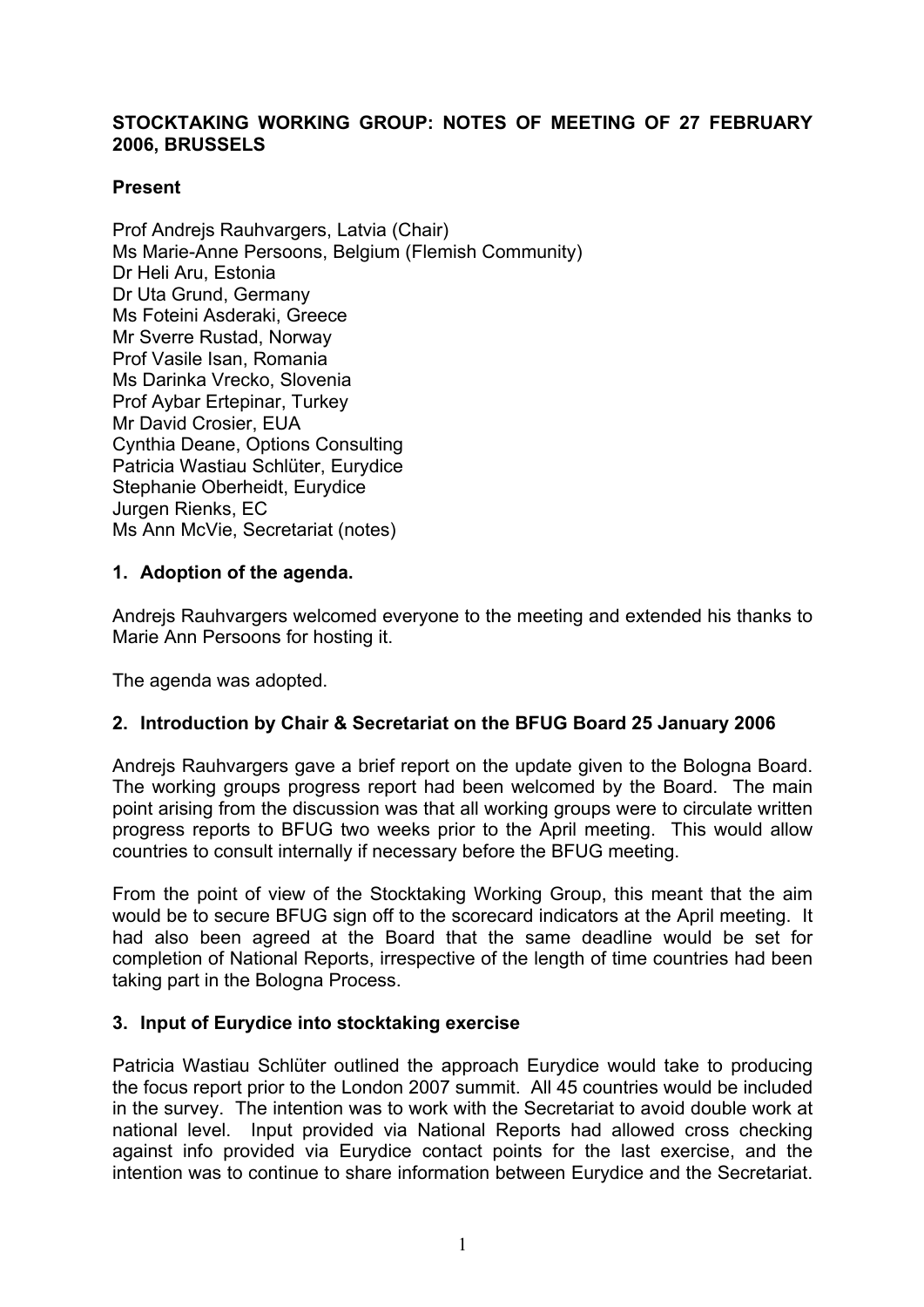The focus report would concentrate on three main pillars: quality assurance; 3 cycles; and ECTs and Diploma supplements. Eurydice would also be writing a report on key data on higher education. This would include data on participation rates, loans and grants systems. This report would also be produced in collaboration with BFUG, through Germain Dondelinger in his role as chair of the technical sub group gathering comparable data on the social and economic situation of students and staff and student mobility. It would, however, only cover 31 countries, not all 45.

The questionnaire for the focus report would be issued in March with replies expected in June. A preliminary analysis of the data collected would be available in October. Countries would have the opportunity to update data between July 2006 and March 2007, where new laws were introduced.

Patricia Wastiau Schlüter then outlined in some detail the areas which would be covered in the Eurydice questionnaire.

In discussion, the following points were made:

- In countries which did not use legislation to implement reforms, Eurydice drew on other official sources and the knowledge and experience developed within the network over a number of years.
- There was considerable scope for overlap between the topics covered in the National Reports and the Eurydice questionnaires. Efforts should been made to avoid any duplication or mismatches between the areas explored.

It was agreed that:

- Eurydice would circulate the questionnaire to working group members for comment.
- Eurydice would share their raw data with the working group via a password protected shared area on the Bologna website.
- The Secretariat would issue the Eurydice questionnaire to the non Socrates countries, issuing reminders if necessary.
- The Secretariat would liaise with Eurydice over the areas to be covered within the National Reports.
- Eurydice would attend all future meetings of the working group.

#### **4. Trends V**

David Crosier gave an update on Trends V. There had been a good response to the survey and initial analysis of the results was under way. There had however been a greater response from the university rather than the non university sector. This was an area EUA wanted to follow up. Response rates had also been lower in south east Europe and EUA was considering alternative ways of gathering data from these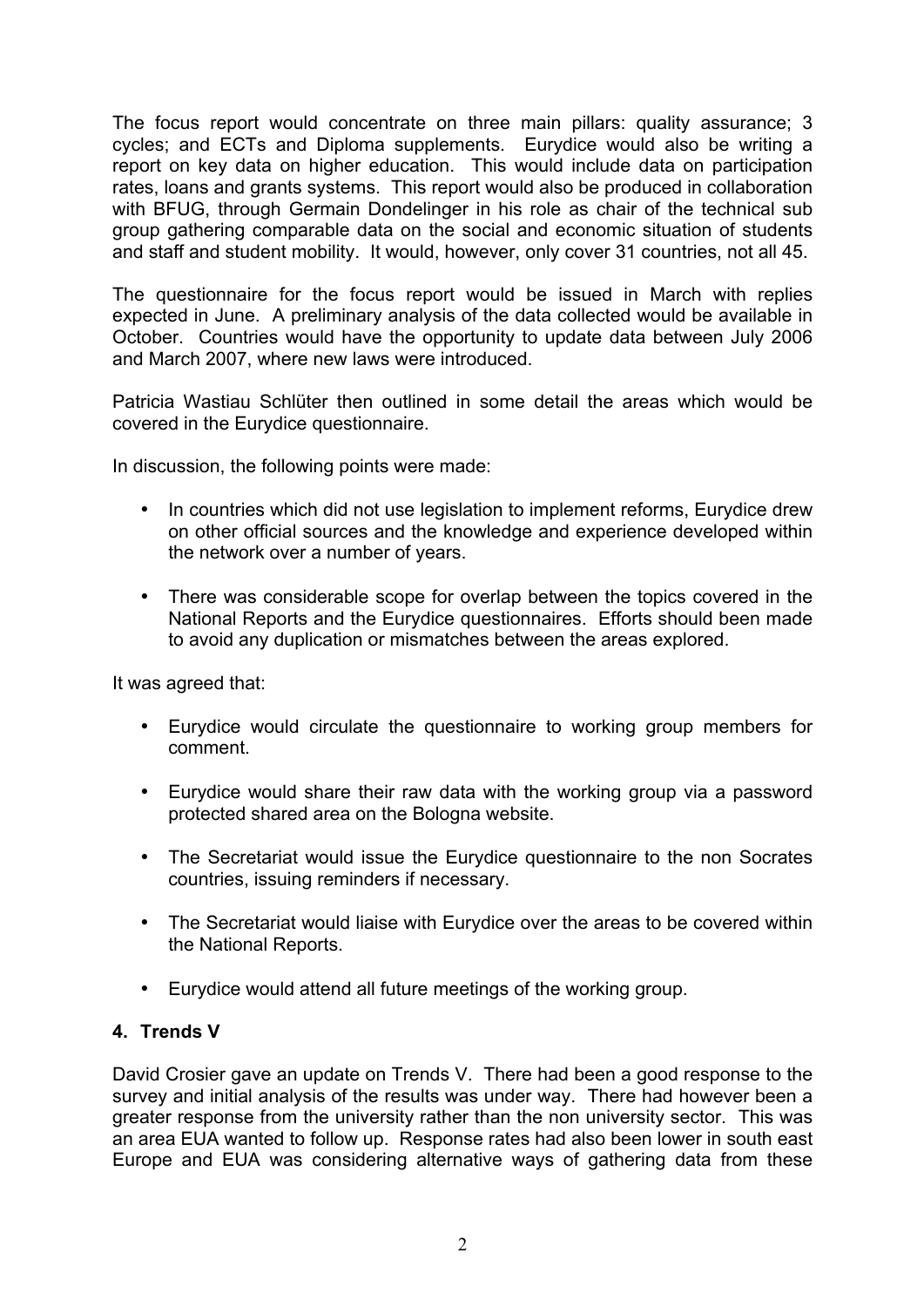countries. Consideration was now being given to methods of sampling for the HEI visits.

The questionnaire used was available on the EUA website, but would be circulated to working group members for information. The survey focussed on what had changed at institutional level over the last 4 years. Early signs were that there had been significant changes.

It was agreed that:

• Working group members would encourage institutions who had not already done so to respond to the EUA questionnaire.

### **5. Discussion of the stocktaking 2007 revised scorecard criteria**

Andrejs Rauhvargers lead a discussion about the latest version of the indicators. He thanked everyone for the comments made on the first draft. It had been difficult to take all comments into account, as there were differing views on a number of points.

In discussion the following points were made:

- In response to comments made, to reference to the third cycle had been dropped from the first indicator. BFUG might however question this, as the Bergen Communiqué did state that the  $3<sup>rd</sup>$  cycle should be addressed within stocktaking.
- It was considered important to capture the progress made from the previous stocktaking. This would be addressed in the textual element of the stocktaking report.
- There were concerns about the measurability of the proposed indicator on access. It might be necessary to base evaluations against the information in the Eurydice report. National reports could however ask if there were any first or second cycle programmes that did not articulate to the next cycle.
- It was reiterated that 'access' would be as defined in the Lisbon Recognition Connection.
- The access indicator should focus on structural obstacles to access, rather than on student numbers. This suggested the indicator should focus on access between programmes or qualifications.
- Changes were suggested to indicators 4 & 6, to reduce the overlap between the two.
- While the references to learning outcomes had been removed from the indicator, it was clear from Communiqués and the ECTS user guide that the use of learning outcomes was implicit.
- A number of minor amendments to the indicators were discussed and agreed.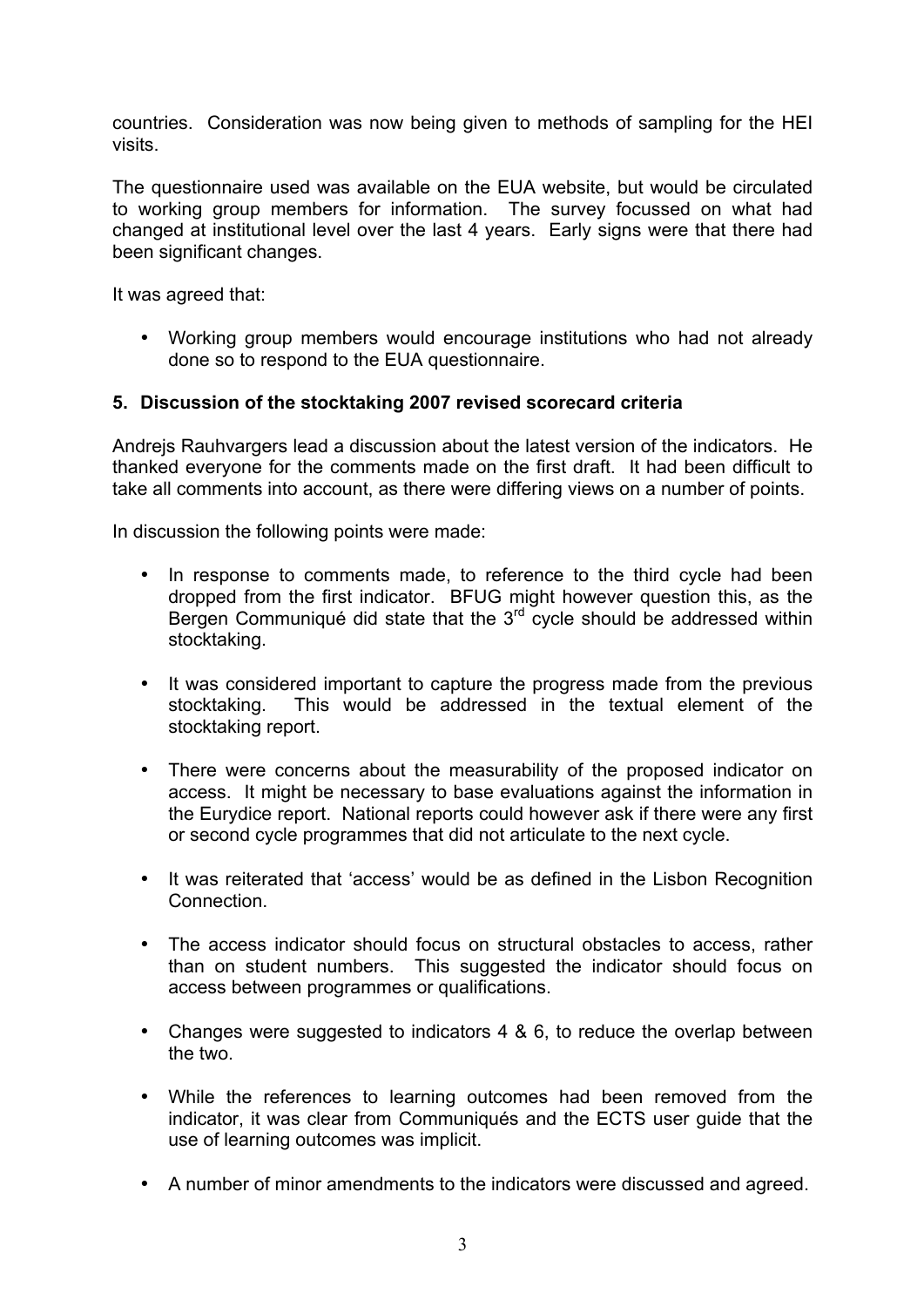It was agreed that:

- Cynthia Deane would redraft the access indicator.
- The quality assurance indicators would be amended, as suggested by the Chair at the meeting.
- The indicators would be amended to reflect the discussion

# **6. Discussion of the stocktaking list of questions.**

Cynthia Deane explained that the purpose of the list of questions was to act as a checklist to ensure stocktaking considered all the relevant aspects of the Bergen Communiqué. It would be particularly important when identifying the points to address in the textual part of the stocktaking report. She invited group members to review the list to identify any significant omissions.

In discussion, the following points were raised:

- It was important not to underestimate the significance of the scorecard element of stocktaking.
- The stocktaking group had the advantage over the previous group of having more time to prepare and an opportunity to align the indicators and questions with the national report template. This had not been the case during the first stocktaking exercise.
- Some elements included in the list of questions might more appropriately be included in the general BFUG progress report rather than in the stocktaking report.
- The focus of the stocktaking report should be in line with the areas of stocktaking identified in the Bergen Communiqué.

It was agreed that:

- Working group members would advise Cynthia Deane of any omissions or suggested changes to the list of questions.
- The list of questions would be reviewed regularly, as the work of the group progressed.

## **7. Discussion of the template for National Reports**

Ann McVie explained the approach being taken to develop the National Report template. To ensure the stocktaking process was as open and transparent as possible, the questions in the National Report template would be closely aligned with the elements in the indicators